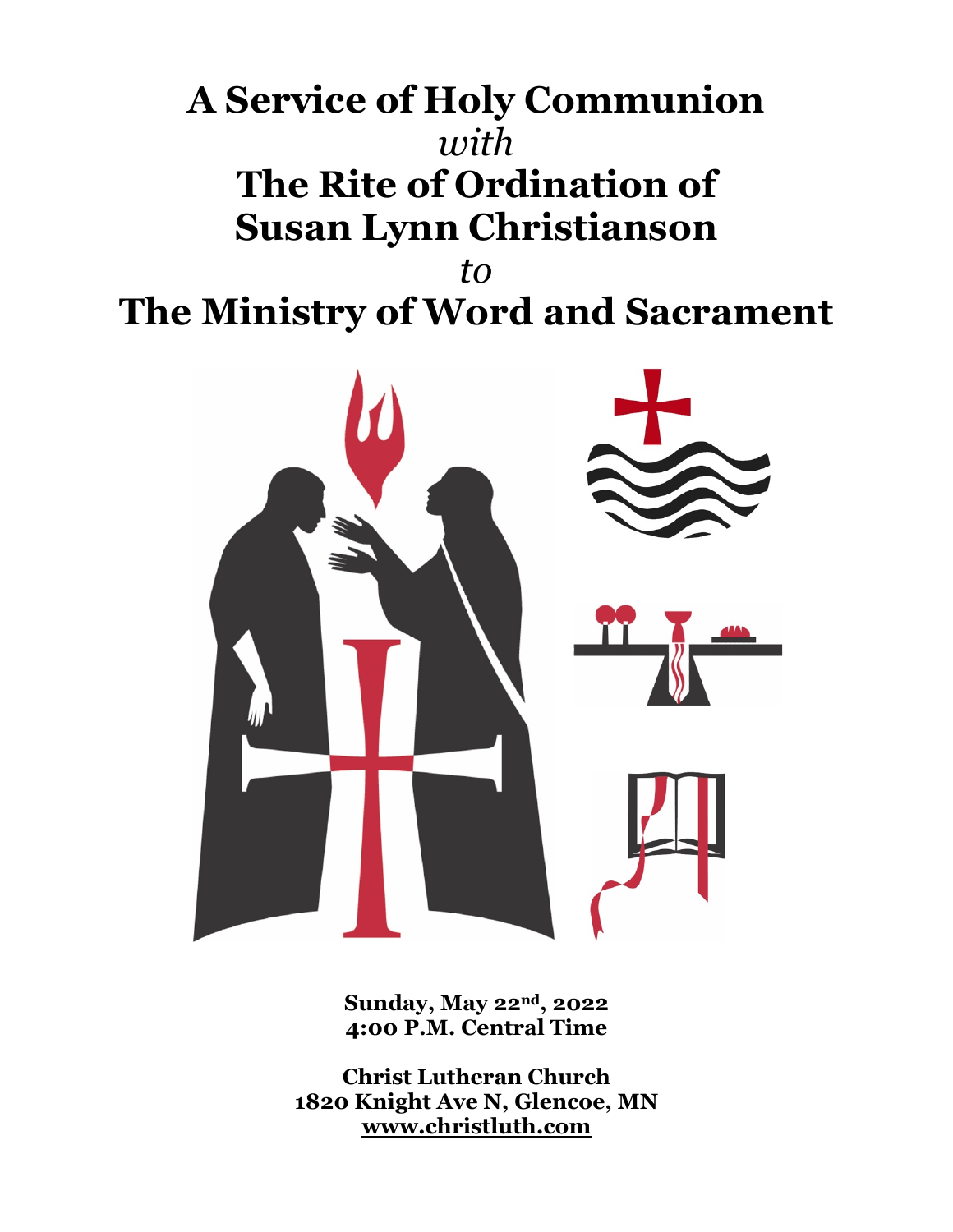# **A Service of Holy Communion** *with* **The Rite of Ordination of Susan Lynn Christianson** *to* **The Ministry of Word and Sacrament**

ï*Assembly stands as they are able.* v*Assembly may be seated.*

ï**PROCESSIONAL HYMN "O God Beyond All Praising" ELW #880**

### ï**THANKSGIVING FOR BAPTISM Rev. Elizabeth Becker**

Blessed be the holy Trinity,  $\pm$  one God, the fountain of living water, the rock who gave us birth, our light and our salvation. **Amen.**

Joined to Christ in the waters of baptism, we are clothed with God's mercy and forgiveness. Let us give thanks for the gift of baptism.

We give you thanks, O God, for in the beginning your Spirit moved over the waters and by your Word you created the world, calling forth life in which you took delight.

Through the waters of the flood you delivered Noah and his family. Through the sea you led your people Israel from slavery into freedom. At the river your Son was baptized by John and anointed with the Holy Spirit. By water and your Word you claim us as daughters and sons, making us heirs of your promise and servants of all.

We praise you for the gift of water that sustains life, and above all we praise you for the gift of new life in Jesus Christ. Shower us with your spirit, and renew our lives with your forgiveness, grace, and love.

To you be given honor and praise through Jesus Christ our Lord in the unity of the Holy Spirit, now and forever. **Amen.**

### ï**GREETING Bishop Dee Pederson**

The grace of our Lord Jesus Christ, the love of God, and the communion of the Holy Spirit be with you all. **And also with you.**

### ï**PRAYER OF THE DAY Bishop Dee Pederson**

Almighty and merciful God, **you built your church on the foundation of the apostles and prophets, and you instituted the office of the ministry of word and sacrament so that the apostolic and prophetic work might continue throughout the ages. Grant that Susan, now to be ordained, may carry out this ministry faithfully in the power of your Spirit; through your Son, Jesus Christ, our Savior and Lord. Amen.**

**\*FIRST READING: Isaiah 42:5-9 Becky Brown** 

ï**WELCOME Rev. Elizabeth Becker**

PRELUDE TWISH TWO STATES IN TWISHING TWISH TWISH TWISH TWISH TWISH TWISH TWISH TWISH TWISH TWISH TWISH TWISH T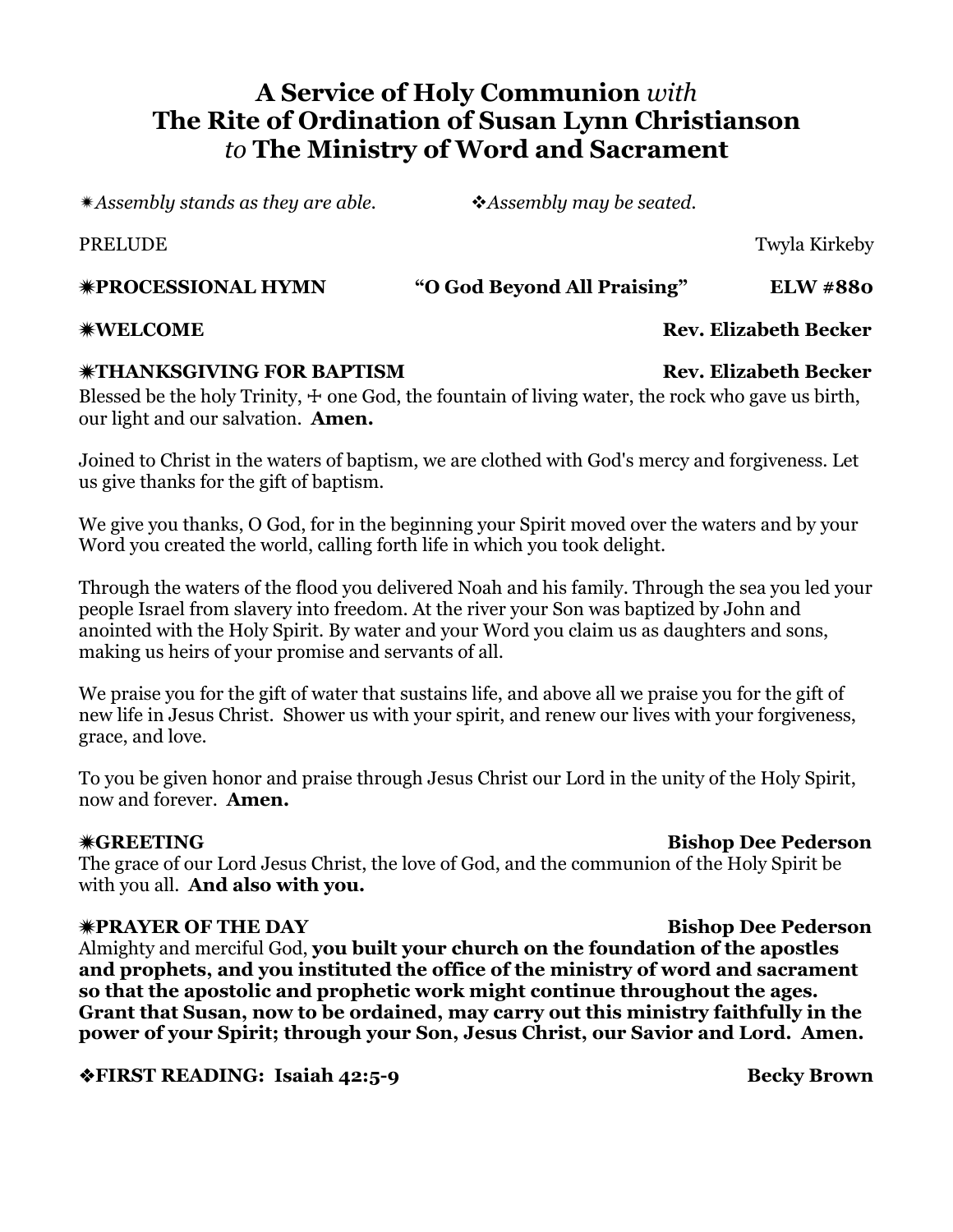v**RESPONSORIAL PSALM** *103* **Stacy Krusemark**

*Congregation, please sing responsively the Responsorial Psalm, following the Cantor's lead.*

*Send forth your spirit, O Lord and renew the face of the earth.*

# v**SECOND READING: Ephesians 4:1-7, 11-13 Tina Olson** ï**GOSPEL ACCLAMATION ELW Pg. 142** ï**GOSPEL READING: John 17:6-19 Rev. Katherine Rood** The Holy Gospel according to St. John. **Glory to you, O Lord.** *Gospel will end:* The Gospel of the Lord. **Praise to you, O Christ.** v**SERMON: Rev. Katherine Rood** ï**HYMN OF THE DAY** *"You Have Come Down to the Lakeshore"* **ELW #817** ï**APOSTLES' CREED Bishop Dee Pederson**

With the whole church, let us confess our faith.

**I believe in God, the Father almighty, creator of heaven and earth. I believe in Jesus Christ, God's only Son, our Lord, who was conceived by the Holy Spirit, born of the virgin Mary, suffered under Pontius Pilate, was crucified, died, and was buried; he descended to the dead. On the third day he rose again; he ascended into heaven, he is seated at the right hand of the Father, and he will come to judge the living and the dead. I believe in the Holy Spirit, the holy catholic church, the communion of saints, the forgiveness of sins, the resurrection of the body, and the life everlasting. Amen.**

### ï**PRESENTATION Dave Brown, Internship Committee Chair Sara Brown, Internship Committee Member**

We present for ordination to the ministry of word and sacrament, Susan Lynn Christianson, who has been prepared, examined, and approved for this ministry and who has been called by the church to this ministry through St. Paul's and Swedlanda Lutheran churches. **Thanks be to God.**

### v**ADDRESS AND QUESTIONS Bishop Dee Pederson**

All baptized Christians are called to share in Christ's ministry of love and service in the world, to the glory of God and for the sake of the human family and the whole creation. According to apostolic usage you are now to be entrusted with the office of word and sacrament in the one holy catholic church by the laying on of hands and by prayer.

*A reading from John 20:21-23:* **Rev. JoHanna Buchholz** *A reading from Matthew 28:18-20: Rev. Scott Richards A reading from First Corinthians 11:23-26: Rev. Amy Karlson*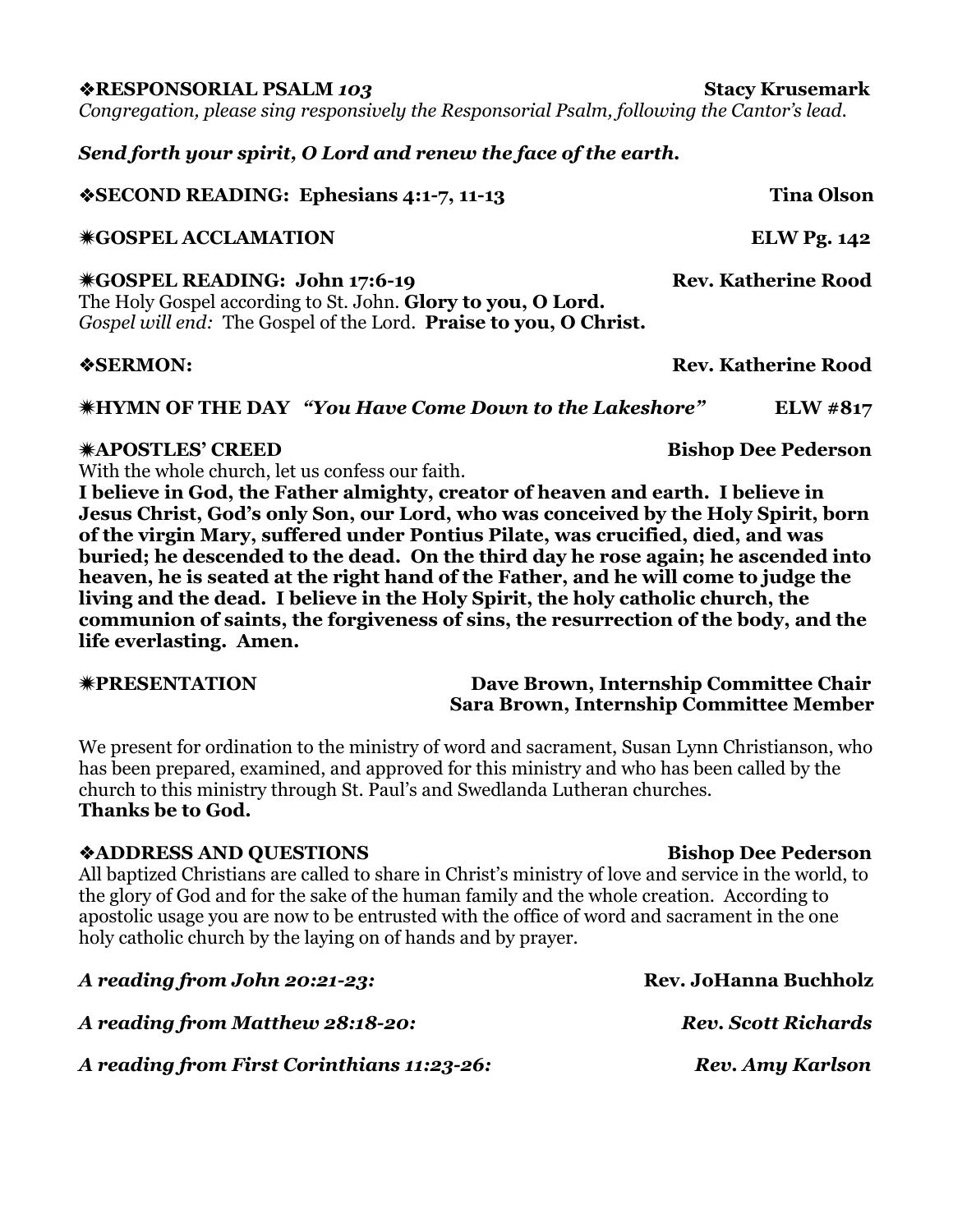Before almighty God, to whom you must give account, and in the presence of this assembly, I ask: Will you assume this office, believing that the church's call is God's call to the ministry of word and sacrament?

*Susan responds: I will, and I ask God to help me.*

The church in which you are to be ordained confesses that the holy scriptures are the word of God and are the norm of its faith and life. We accept, teach, and confess the Apostles', the Nicene, and the Athanasian Creeds. We also acknowledge the Lutheran confessions as true witnesses and faithful expositions of the holy scriptures. Will you therefore preach and teach in accordance with the holy scriptures and these creeds and confessions?

*Susan responds: I will, and I ask God to help me.*

Will you be diligent in your study of the holy scriptures and faithful in your use of the means of grace? Will you pray for God's people, nourish them with the word and sacraments, and lead them by your own example in faithful service and holy living? *Susan responds: I will, and I ask God to help me.*

Will you give faithful witness in the world, that God's love may be known in all that you do? *Susan responds: I will, and I ask God to help me.*

Almighty God, who has given you the will to do these things, graciously give you the strength and compassion to perform them. **Amen.**

### ï**PRAYERS OF INTERCESSION:** *Mary Lou Platt, Jan Petrick,*

# *Louise Carlson, Jodi Braband*

v**HYMN OF INVOCATION** *"Hallelujahs" by Chris Rice" Erin Sauter, Vocalist Chris Starr, Accompanist*

### ï**THANKSGIVING Bishop Dee Pederson**

The Lord be with you. **And also with you.** Let us give thanks to the Lord our God. **It is right to give our thanks and praise.**

Holy God, holy and mighty, holy and immortal, we bless you for your infinite love in Christ our Lord, in whom we have redemption and forgiveness of sins according to the riches of his grace. We thank you that by his death your Son overcame death, and that, raised by your mighty power, he gives us new life. We praise you that, having ascended into heaven, Christ pours out his gifts abundantly on the church, making some apostles, some prophets, some pastors and teachers, to equip your people for their work of ministry for building up the body of Christ.

Eternal God, through your Son, Jesus Christ, pour out your Holy Spirit upon Susan and fill her with the gifts of grace for the ministry of word and sacrament. Bless her proclamation of your word and administration of your sacraments, so that your church may be gathered for praise and strengthened for service. Make her a faithful pastor, patient teacher, and wise counselor. Grant that in all things she may serve without reproach, that your people may be renewed and your name be glorified in the church; through Jesus Christ, our Savior and Lord, who lives and reigns with you and the Holy Spirit, one God, now and forever. **Amen.**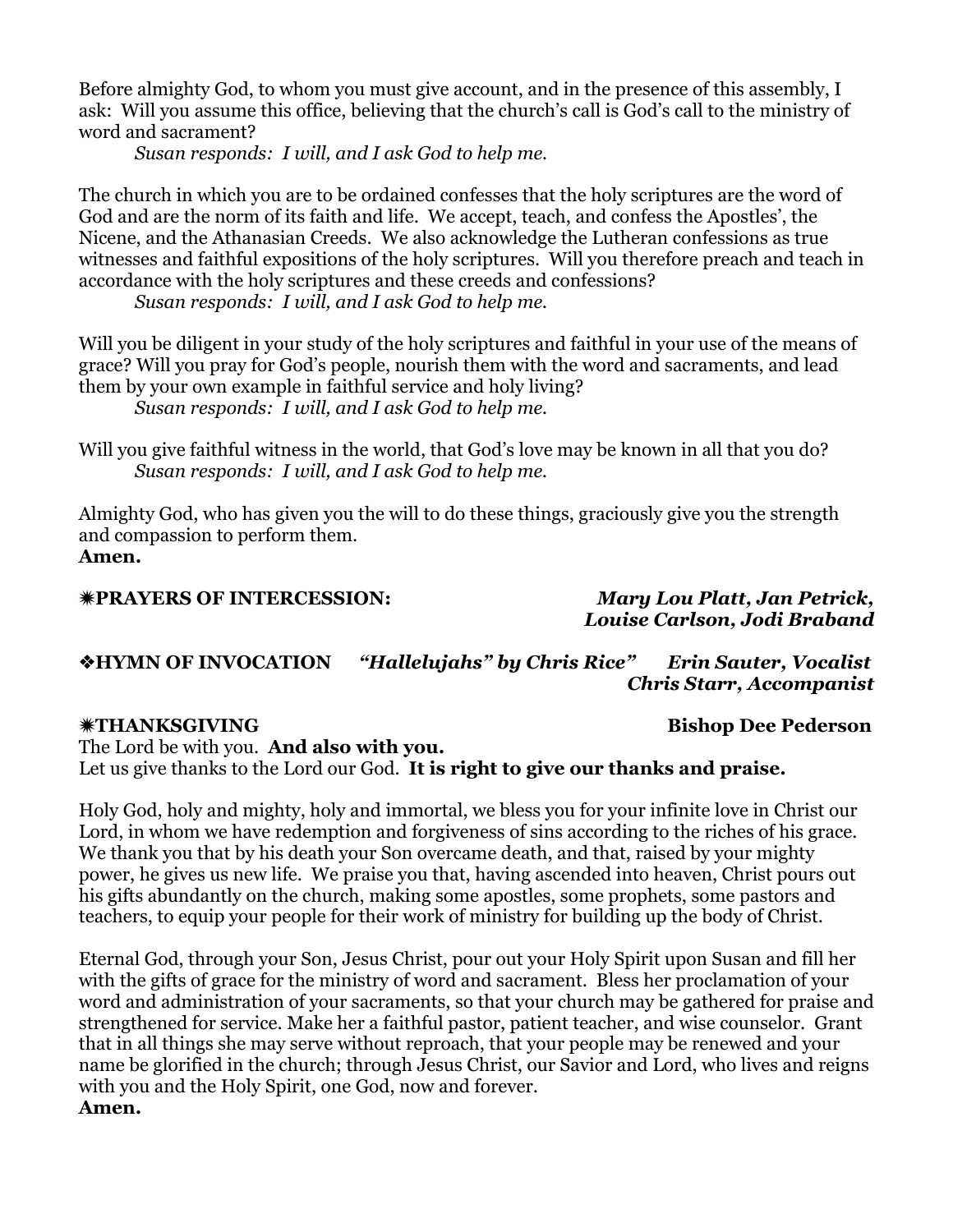# **Les & Marcia Torgerson**

*The stole presented today was given to Susan by Rev. Katherine Rood, Susan's pastor, mentor, colleague, and friend.*

Receive this stole as a sign of your work, and live in obedience to the Lord Jesus, serving his people and remembering his promise from the gospel of Matthew:

"Come to me, all you that are weary and are carrying heavy burdens, and I will give you rest. Take my yoke upon you, and learn from me; for I am gentle and humble in heart, and you will find rest for your souls. For my yoke is easy, and my burden is light." (*Matthew 11:28-30)*

# v**CHARGE**

### **Virgil Christianson**

*Hear the words of the apostles:* Pursue righteousness, godliness, faith, love, endurance, gentleness. Fight the good fight of the faith; take hold of the eternal life to which you were called. *(1 Timothy 6:11-12)*

### **Shelly Kosek**

*And again:* Take heed to yourselves and to all the flock, in which the Holy Spirit has made you guardians, to feed the church of God that he obtained with the blood of his own Son. *(Acts 20:28)*

### **Rob Lemke**

*And again:* Tend the flock of God that is in your charge, not under compulsion but willingly, not for sordid gain but eagerly. Do not lord it over those in your charge, but be examples to the flock. And when the chief shepherd appears, you will win the crown of glory that never fades away. *(1 Peter 5:2-4)*

### **Sarah Lipke**

*And again:* Think of us in this way, as servants of Christ and stewards of God's mysteries. Moreover, it is required of stewards that they be found trustworthy. *(1 Corinthians 4:1-2)*

Susan, care for God's people, bear their burdens, and do not betray their confidence. So discipline yourself in life and teaching that you preserve the truth, giving no occasion for false security or illusory hope. Witness faithfully in word and deed to all people. Give and receive comfort as you serve within the church. And be of good courage, for God has called you, and your labor in the Lord is not in vain.

The God of peace, who brought again from the dead our Lord Jesus, the great shepherd of the sheep, by the blood of the eternal covenant, make you complete in everything good so that you may do God's will, working in you that which is pleasing in God's sight; through Jesus Christ, to whom be the glory forever and ever.

### **Amen.**

## **\*ACCLAMATION BY THE ASSEMBLY** Bishop Dee Pederson

Will you, assembled as the people of God and speaking for the whole church, receive Susan Lynn Christianson as *a messenger* of Jesus Christ, sent by God to serve all people with the gospel of hope and salvation?

Will you regard her as *a servant* of Christ? **We will, and we ask God to help us.**

# v**BLESSING Bishop Dee Pederson**

# v**GIVING OF A STOLE Clark, Jacob, and Brooklyn Christianson**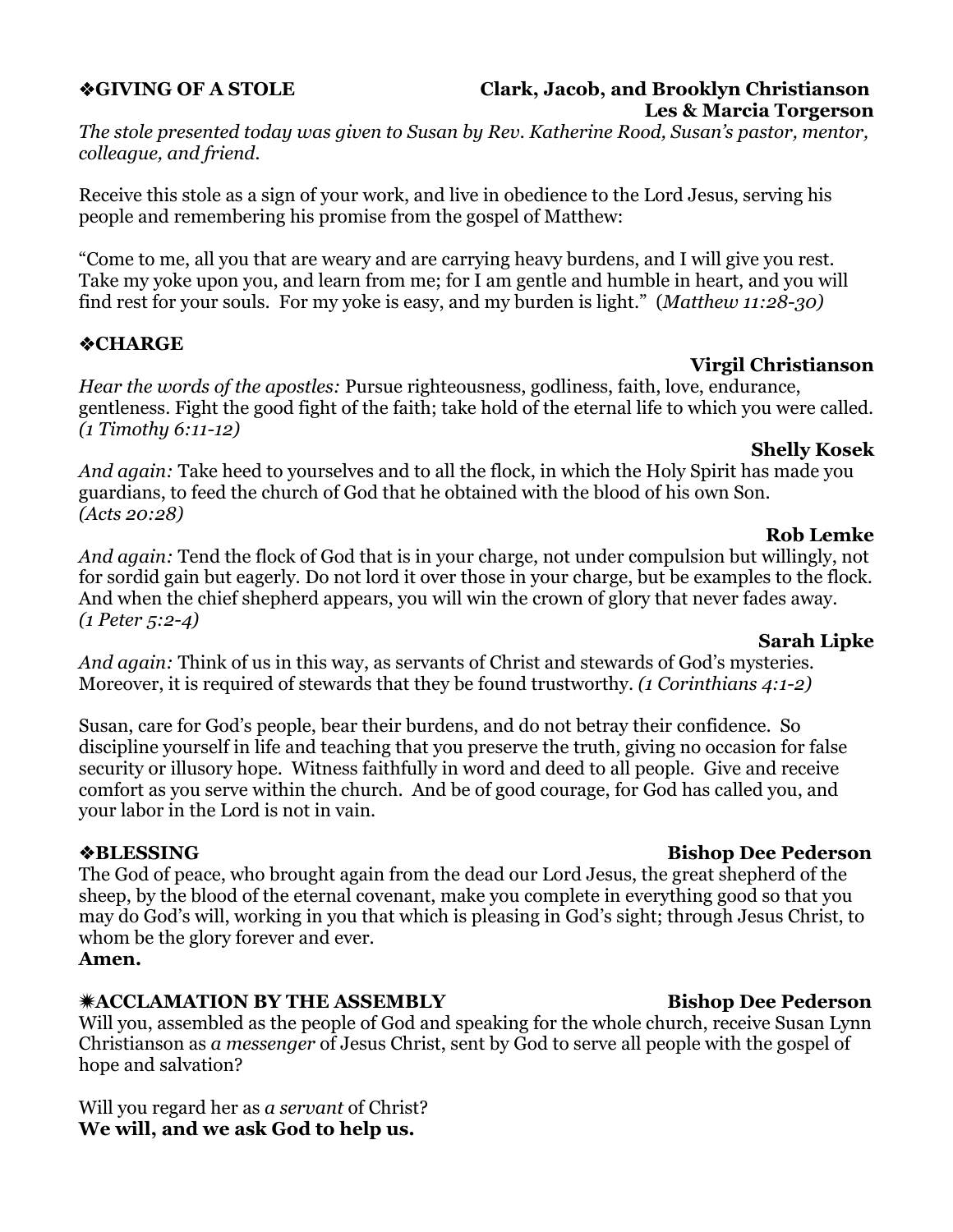Will you pray for her, help and honor her for her work's sake, and in all things strive to live together in the peace and unity of Christ? **We will, and we ask God to help us.**

Let it be acclaimed that Susan Lynn Christianson is a called and ordained minister in the church of Christ. She has Christ's authority to preach the word of God and administer the sacraments, serving God's people as together we bear God's creative and redeeming love to all the world. **Amen. Thanks be to God.**

## ï**SHARING OF THE PEACE Bishop Dee Pederson**

The peace of Christ be with you always. **And also with you.**

You may now share the peace of Christ by placing your hand over your heart and sharing a peace-filled greeting with one another.

## v**OFFERING: "We Are an Offering" ELW #692**

*The offerings received today will be sent to ELCA's Good Gifts and Lutheran Disaster Response: Eastern Europe Crisis Response. Good Gifts responds where and when needed most: starting new ministries, sending missionaries, training leaders, engaging youth and young adults, sharing the gospel and serving our neighbors. Lutheran Disaster Response is accompanying ELCA's companions in Ukraine, Hungary, Poland, Romania and Slovakia, as well as such ecumenical partners as the Lutheran World Federation and Church World Service, in their humanitarian responses to the crisis created by Russia's war against Ukraine. These partners provide refugees with immediate support and supplies such as food, blankets, water and hygiene kits.*

# ï**OFFERTORY PRAYER Rev. Elizabeth Becker**

Let us pray. Blessed are you, O God, maker of all things. Through your goodness you have blessed us with these gifts: our selves, our time, and our possessions. Use us, and what we have gathered, in feeding the world with your love, through the one who gave himself for us, Jesus Christ, our Savior and Lord. **Amen.**

# ï**THE GREAT THANKSGIVING Bishop Dee Pederson**

The Lord be with you. **And also with you.**

Lift up your hearts. **We lift them to the Lord.** Let us give thanks to the Lord our God. **It is right to give God thanks and praise.**

It is indeed right, our duty and our joy, that we should at all times and in all places give thanks and praise to you, almighty and merciful God, for the glorious resurrection of our Savior Jesus Christ, who after his resurrection sent forth the apostles to preach the gospel and teach all nations, and promised to be with them, even to the end of the age. And so, with the glorious company of the apostles, with the choirs of angels and the hosts of heaven, we praise your name and join their unending hymn:

**"***Holy, Holy, Holy"* **ELW Pg. 144**

ï**WORDS OF INSTITUTION Bishop Dee Pederson**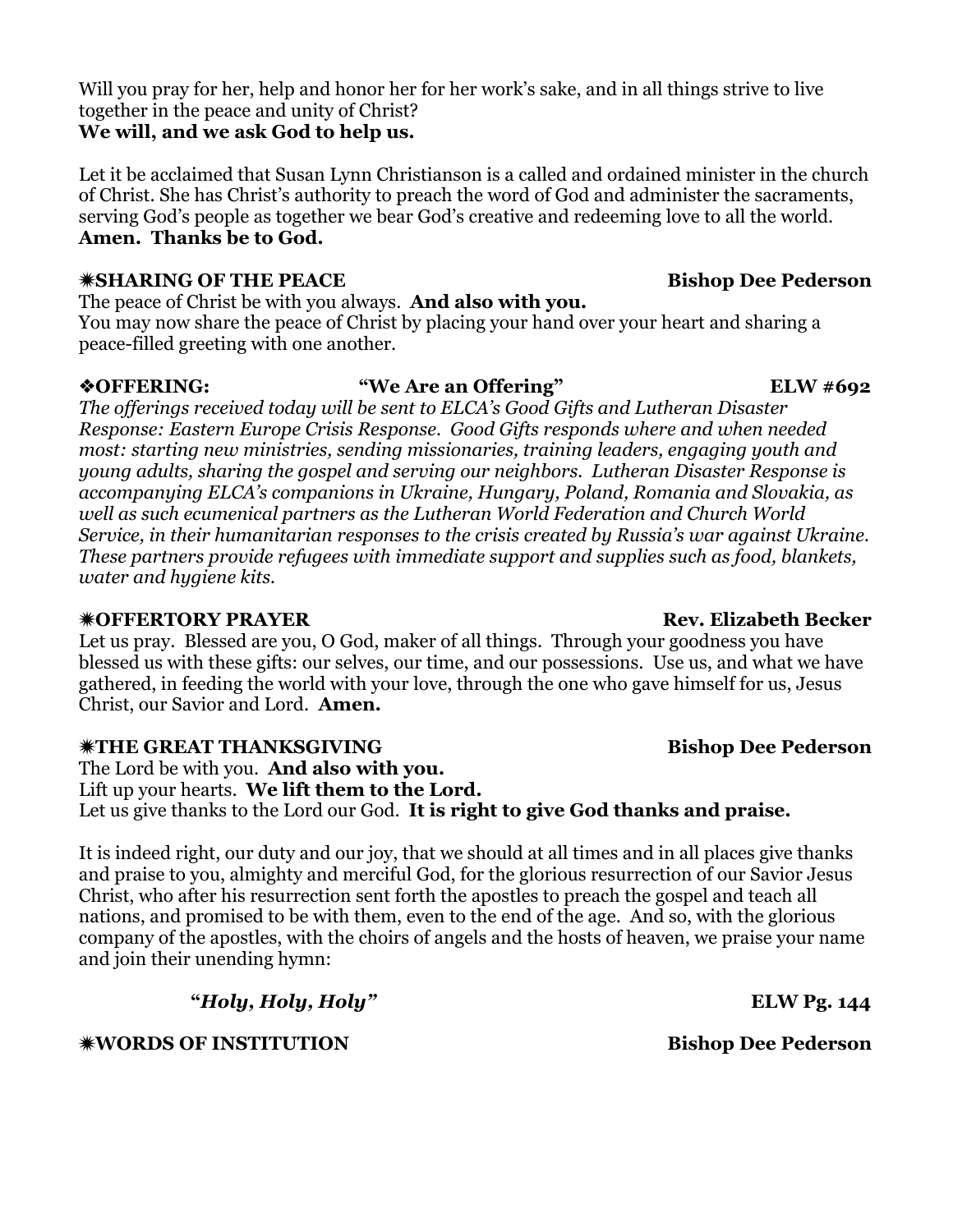Gathered into one by the Holy Spirit, let us pray as Jesus taught us.

**Our Father, who art in heaven, hallowed be thy name, thy kingdom come, thy will be done, on earth as it is in heaven. Give us this day our daily bread; and forgive us our trespasses, as we forgive those who trespass against us; and lead us not into temptation, but deliver us from evil. For thine is the kingdom, and the power, and the glory, forever and ever. Amen.**

Come to the banquet, for all is now ready.

# v**DISTRIBUTION OF COMMUNION**

*"Lamb of God"* ELW #146 *"For Everyone Born"* Projected *"One Bread, One Body"* ELW #496 *"Satisfy the Hungry Heart"* ELW #484 *"Now the Feast and Celebration"* ELW #167

# ï**PRAYER AFTER COMMUNION Bishop Dee Pederson**

God of abundance, with this bread of life and cup of salvation you have united us with Christ, making us one with all your people. Now send us forth in the power of your Spirit, that we may proclaim your redeeming love to the world and continue forever in the risen life of Jesus Christ, our Lord. **Amen.**

# **\*CLOSING ANNOUNCEMENTS**

## ï**BLESSING Rev. Elizabeth Becker**

The Lord bless you and keep you. The Lord's face shine on you with grace and mercy. The Lord look upon you with favor and + give you peace. **Amen.**

| <b>*RECESSIONAL HYMN</b> | "Drawn to the Light" | <b>ELW</b> #593 |
|--------------------------|----------------------|-----------------|
|                          |                      |                 |

Go in peace. Serve the Lord. **Thanks be to God.**

POSTLUDE **Chris** Starr

*The Christ Lutheran Fellowship & Christian Education/Youth Ministry Teams invite everyone to join Susan and her family and friends for a light meal and fellowship in the Fellowship Hall following this afternoon's ordination service.*

*Liturgy is printed with permission. Current copyright licenses are held with CCLI, OneLicense, and Augsburg Fortress. Duplication in any way is prohibited without permission or valid license from copyright administrator.*

ï**DISMISSAL Rev. Elizabeth Becker**